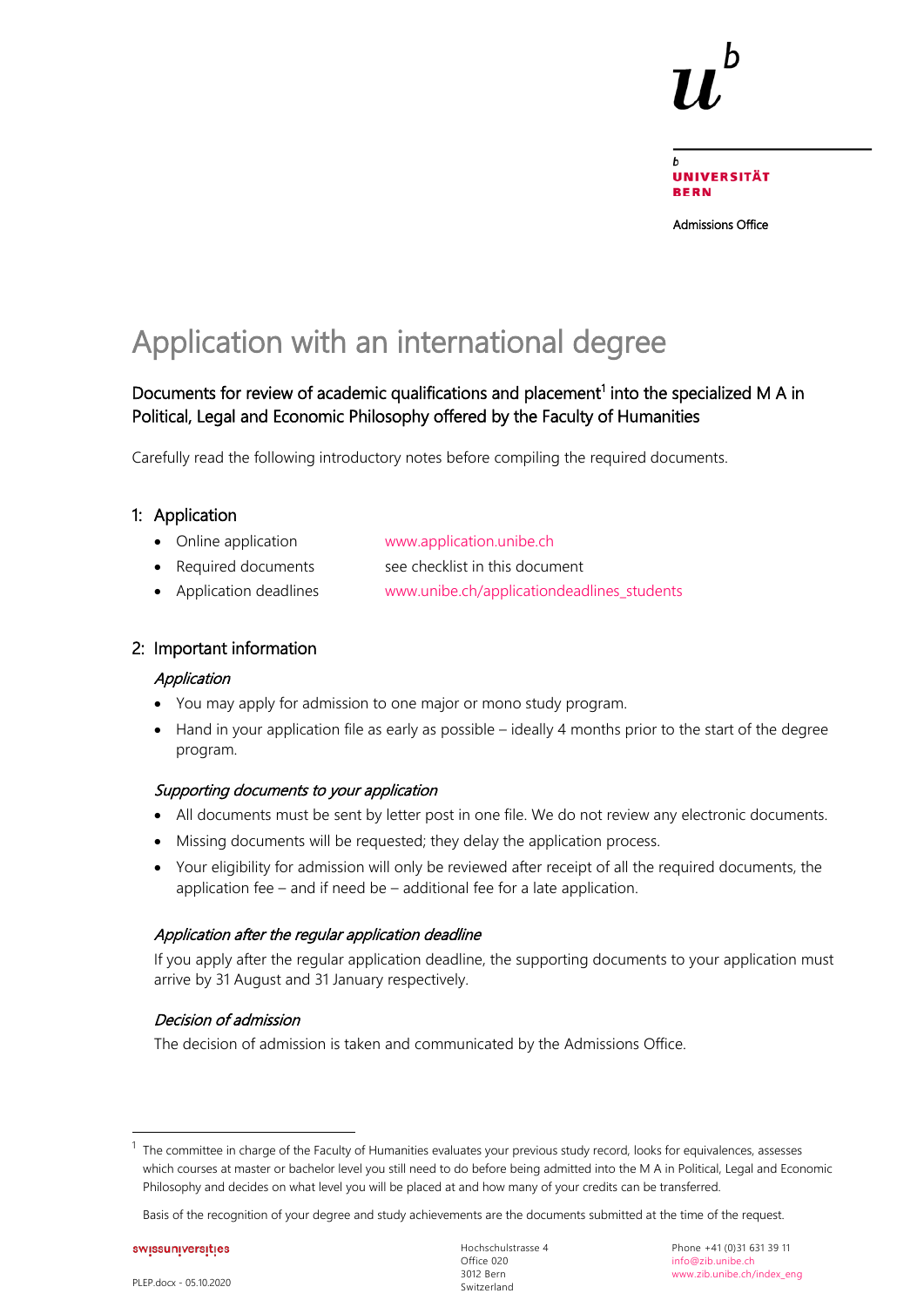

#### 3: Language requirements

The specialized master's degree program in Political, Legal and Economic Philosophy is being taught exclusively in English.

#### a) English language skills

Alternatively one of the following English language test scores must be submitted with the application:

| Language test                          | Minimum score |
|----------------------------------------|---------------|
| <b>TOEFL Internet IBT</b>              | 92            |
| TOEFL paper based testing PBT          | 580           |
| IELTS academic test                    | 65            |
| Cambridge First Certificate in English |               |

The result must not be older than 36 months at the date of the application for admission.

Older test results cannot be considered.

#### Exemption from the English test

An exemption from the English test is possible if you have completed your studies with English language of instruction within a language community, in which English is the main spoken language; see the following countries/territories list:

- American Virgin Islands
- Anguilla
- Antigua and Barbuda
- Ascension
- Australia
- Bahamas
- Barbados
- Bermuda
- British Virgin Islands
- Canada
- Cayman Islands
- Channel Islands
- Dominica
- Falkland Islands
- Gibraltar
- Grenada
- Ireland
- Isle of Man
- Jamaica
- Montserrat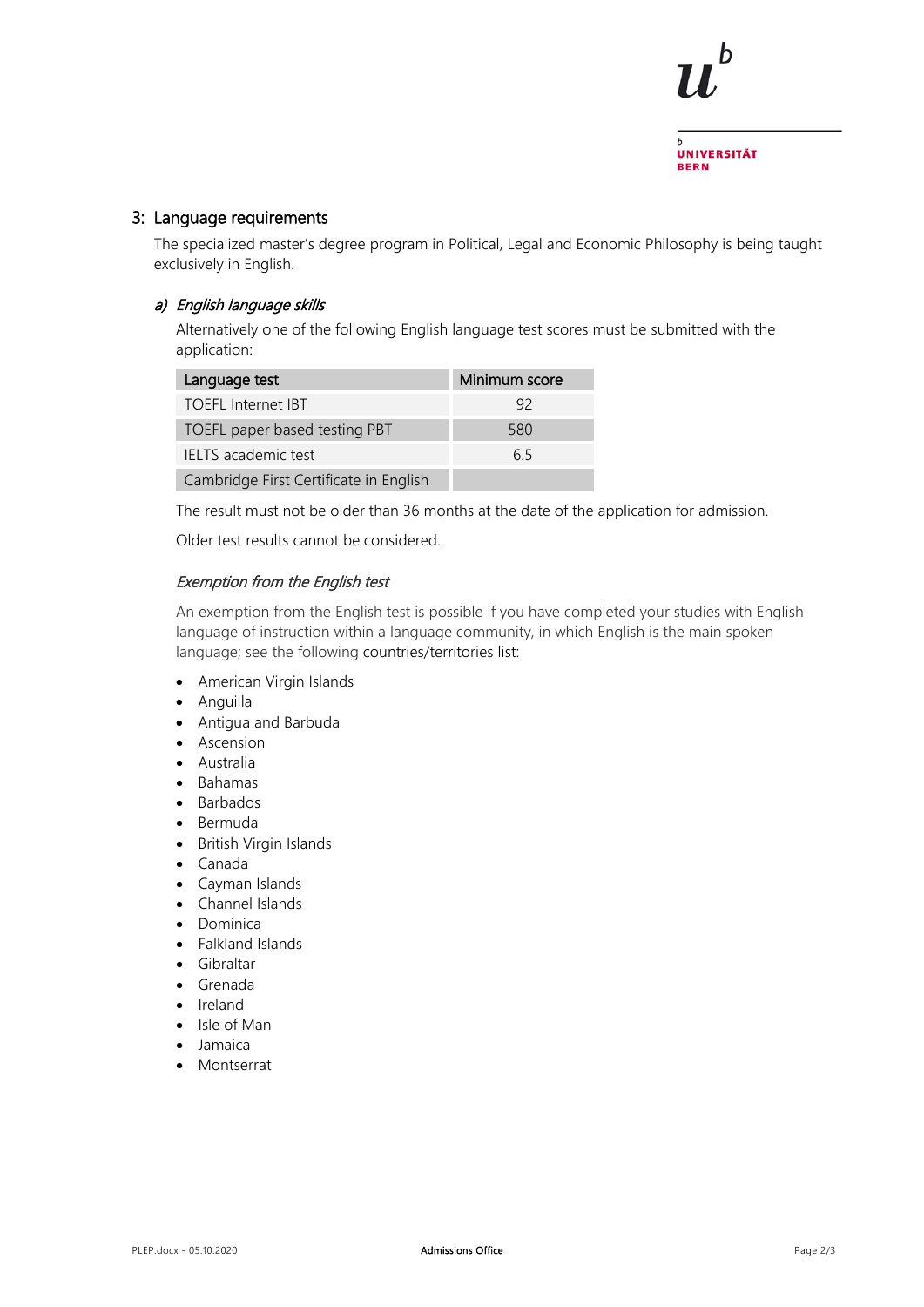

UNIVERSITÄT **BERN** 

- New Zealand
- Norfolk Islands
- St Helena
- St Kitts and Nevis
- St Lucia
- St Vincent and the Grenadines
- Trinidad and Tobago
- Tristan da Cunha
- Turks and Caicos Islands
- United Kingdom
- United States

The Republic of South Africa and Zimbabwe represent complex cases. Applications from these two countries will be examined on an individual basis.

#### b) German language skills

Lectures that must be attended as additional attainments (introductory courses, etc.) are mainly held in German language. Consequently, the examinations are conducted in German language.

We shall tell you with our decision of admission if you must provide proof of sufficient German language skills according to the [German Test Regulations](https://edit.cms.unibe.ch/unibe/portal/content/e1006/e15237/e224470/ul_rl_deutschtest_100427_eng.pdf) of the University Board prior to the begin of the degree program.

The [German as a foreign language](https://edit.cms.unibe.ch/unibe/portal/content/studies/studienangebote/language_courses/daf/index_eng.html) unit provides German courses from levels A1 to C2 (beginners to advanced) for registered students.

#### 4: Studying

Studies at the University of Bern are full-time. We do not offer any part-time studies.

#### 5: [Steps in your application for admission to a non-medical master's degree program](https://edit.cms.unibe.ch/unibe/portal/content/e1006/e1029/e1041/e1046/e110496/e244228/Master_eng.pdf)

#### 6: [Conditions relevant to entering and residing in Switzerland](https://www.unibe.ch/studies/mobility/incoming/general_information/einreise_und_aufenthaltsbestimmungen/index_eng.html)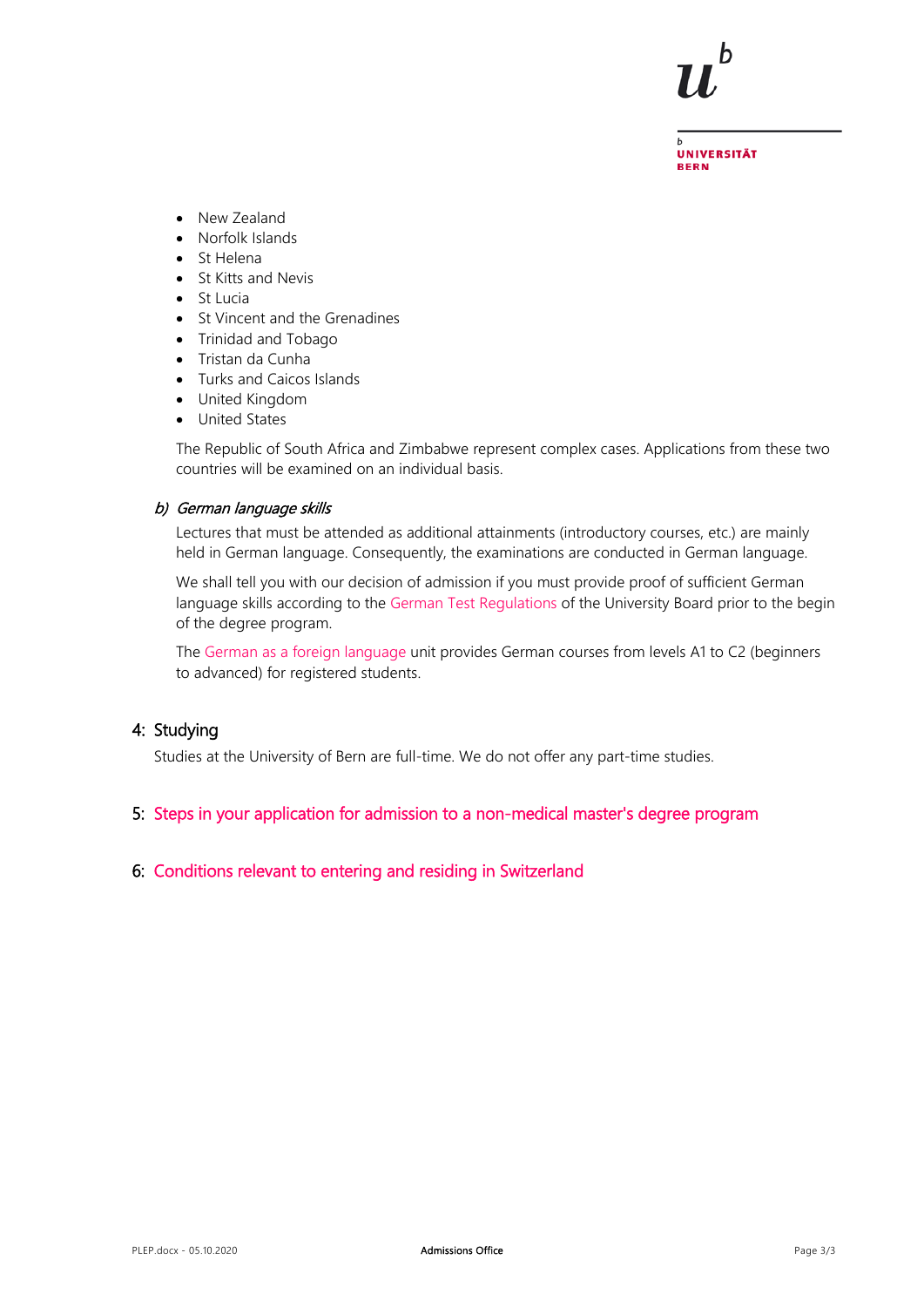**UNIVERSITÄT BERN** 

UNIVERSITY OF BERN Admissions Office Hochschulstrasse 4 3012 Bern Switzerland

# Declaration of Consent

This Declaration of Consent must be fully completed and handed in with the other required documents.

#### With your signature, you confirm the following:

- The information provided in your application to the University of Bern is complete and true to the best of your knowledge. You understand that false information can lead to expulsion from the application process/from studies.
- You have declared (below) any current, definitive, or prospective exclusions or bans from degree programs or programs of study:
- You give the University of Bern permission to control the submitted documents for authenticity and to obtain relevant information from your previous institutions of higher education.
- You understand that your application does not lead automatically to admission but that it is a request for admission and is liable to a non-refundable fee.
- You understand that the data gathered during the application process may be given to third parties in legally authorized cases.

Please complete in block capitals

| Family name                                                     |      |                                               |           |                                                |
|-----------------------------------------------------------------|------|-----------------------------------------------|-----------|------------------------------------------------|
| Given name/s                                                    |      |                                               |           |                                                |
| Former family name<br>(in case of change of name)               |      |                                               |           |                                                |
| Date of birth                                                   |      |                                               |           |                                                |
| Matriculation number<br>(if you have already been assigned one) |      |                                               |           |                                                |
| Place                                                           | Date |                                               | Signature |                                                |
| swissuniversities                                               |      | Hochschulstrasse 4<br>Office 020<br>3012 Bern |           | Phone +41 (0)31 631 39 11<br>info@zib.unibe.ch |

Switzerland

PLEP.docx - 05.10.2020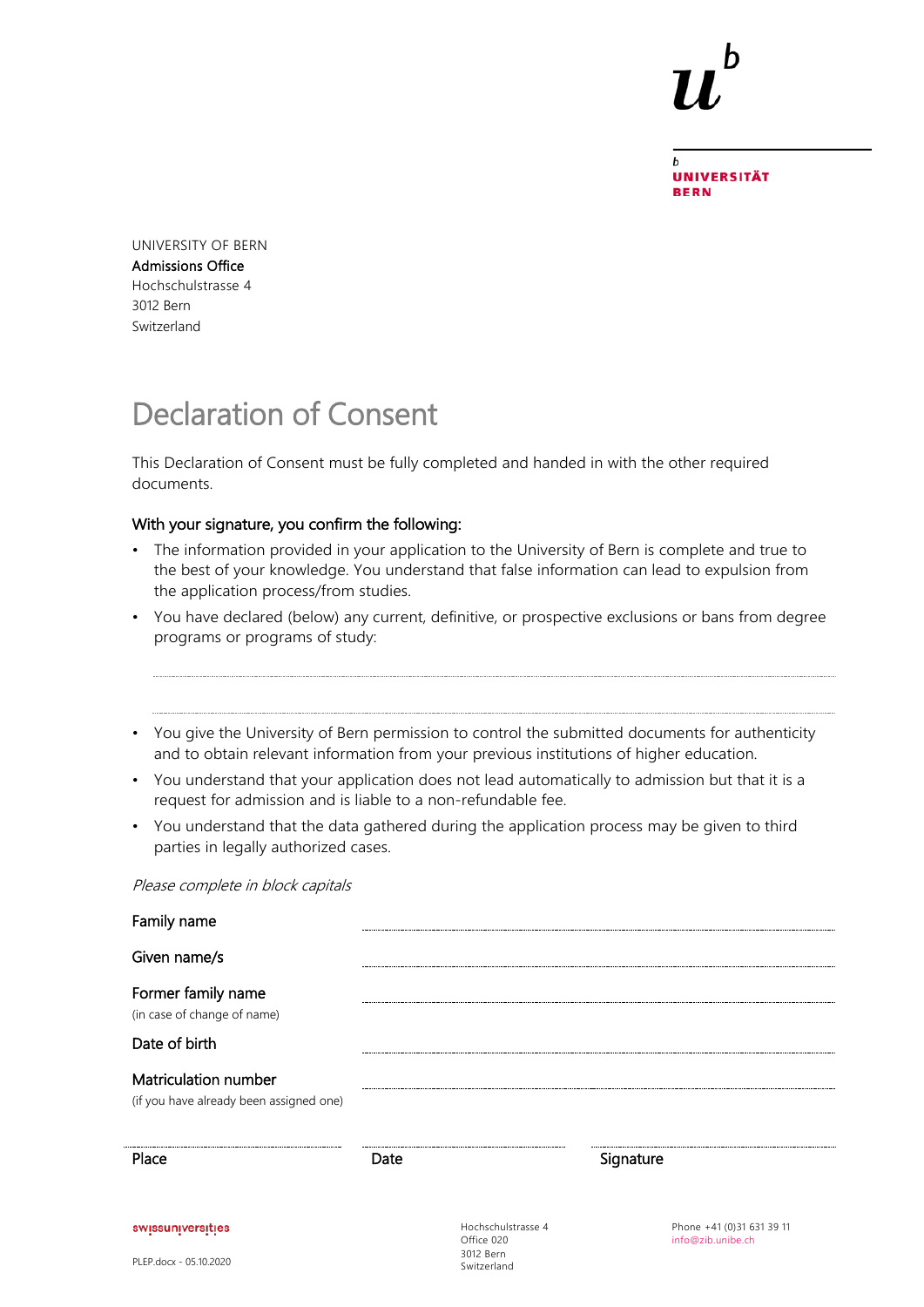**UNIVERSITÄT BERN** 

## **Checklist**

### Documents for review of academic qualifications and placement into the master's degree program in Political, Legal and Economic Philosophy

Please send hard copies of the required documents by letter post to: UNIVERSITY OF BERN, Admissions Office, Hochschulstrasse 4, 3012 Bern, Switzerland

- 1: Declaration of Consent; serves as cover sheet
- 2: This checklist
- 3: Curriculum vitae in tabular form with uninterrupted chronology of your education and academic studies incl. degrees up to the present incl. up-to-date passport photo (45 mm high by 35 mm wide)
- 4: Application/motivation letter (incl. family name, given name, full address, e-mail address, date and signature and – if you have one – mobile phone number)
- 5: a) Originally [certified photocopies](http://www.unibe.ch/unibe/portal/content/e1006/e15237/e335901/Certifications-translation_ger.pdf) of your degree (e.g. diploma, diploma supplement, bachelor's or master's degree). The correspondence of the photocopy to the original must be officially certified.
	- b) If this degree is not written in German, English, French or Italian, a [translation](http://www.unibe.ch/unibe/portal/content/e1006/e15237/e335901/Certifications-translation_ger.pdf) and the originally certified photocopy of the degree is required. The translation must be inseparably connected with the originally certified photocopy of the original document.
- 6: a) Originals (stamped and signed) or originally certified photocopies of all official proofs of your achievements (transcripts) with grades.
	- b) If these transcripts are not written in German, English, French or Italian, a [translation](http://www.unibe.ch/unibe/portal/content/e1006/e15237/e335901/Certifications-translation_ger.pdf) and the originally certified photocopy of the transcripts is required. The translation must be inseparably connected with the originally certified photocopy of the original document.
- 7: Grading system of the degree issuing university, if the grading system is different from ours. Our [scale](http://www.unibe.ch/studies/programs/organization_and_structure/ects_credits_and_grading_system/index_eng.html) goes from 1 to 6, with 6 being excellent and grades below 4 being unsatisfactory.
- 8: Description of the content/learning objectives of the different courses/lectures (annotated course catalog or module handbook): You can write or translate the descriptions of the courses yourself, if no version is available in English, German, French or Italian. Please keep these descriptions short (three to four sentences per subject). This translation does not have to be certified.